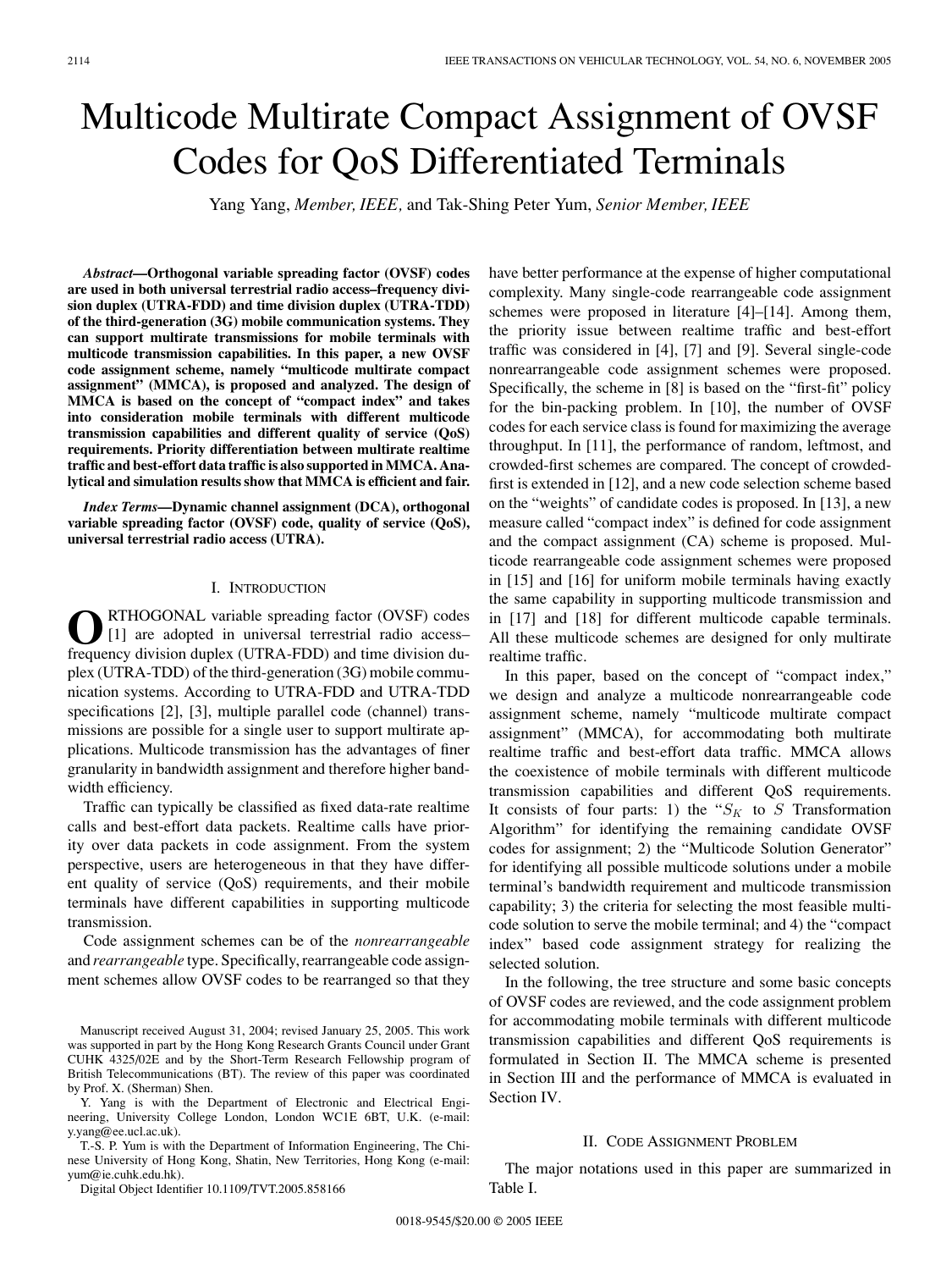TABLE I GLOSSARY OF NOTATION

| Notation                                                     | Definition                                                                                                                                                                                   |  |  |  |  |
|--------------------------------------------------------------|----------------------------------------------------------------------------------------------------------------------------------------------------------------------------------------------|--|--|--|--|
| $(d_0, d_1, \cdots, d_K)$                                    | A multicode solution. Each element $d_k$ $(0 \leq k \leq K)$ denotes the number of candi-                                                                                                    |  |  |  |  |
|                                                              | date codes needed in a particular layer $k$ .                                                                                                                                                |  |  |  |  |
| $F_D$                                                        | Fairness index of sojourn time for data packets from different multicode capable                                                                                                             |  |  |  |  |
|                                                              | mobile terminals.                                                                                                                                                                            |  |  |  |  |
| $F_R$                                                        | Fairness index of success probability for realtime calls with different bandwidth                                                                                                            |  |  |  |  |
| $g^{(\overline{k,m})}$                                       | requirements.                                                                                                                                                                                |  |  |  |  |
|                                                              | Compact index of candidate code $(k, m)$ .                                                                                                                                                   |  |  |  |  |
| $G_D$                                                        | Offered traffic of data packets.                                                                                                                                                             |  |  |  |  |
| $G_j$                                                        | Offered traffic of class- $j$ realtime calls.                                                                                                                                                |  |  |  |  |
| $G_R$                                                        | Total offered traffic of realtime calls.                                                                                                                                                     |  |  |  |  |
| $\overline{I^{(k,m)}}$                                       | Status index of code $(k, m)$ .                                                                                                                                                              |  |  |  |  |
| $\cal J$                                                     | Number of classes of realtime calls. The class-j $(1 \le j \le J)$ calls have arrival rate<br>$\lambda_j$ , bandwidth requirement $j \cdot R$ , and average call holding time $\mu_j^{-1}$ . |  |  |  |  |
| (k,m)                                                        | The $m^{th}$ code (from left) in layer k.                                                                                                                                                    |  |  |  |  |
| К                                                            | Size of the code tree. There are $2^k$ codes in layer $k$ $(0 \le k \le K)$ .                                                                                                                |  |  |  |  |
| L                                                            | Total offered load of realtime calls.                                                                                                                                                        |  |  |  |  |
| $L_j$                                                        | Offered load of class- $j$ realtime calls.                                                                                                                                                   |  |  |  |  |
| $\lambda_D$                                                  | Arrival rate of data packets.                                                                                                                                                                |  |  |  |  |
| $\lambda_j$                                                  | Arrival rate of class- $j$ realtime calls.                                                                                                                                                   |  |  |  |  |
| $\mu_D^{-1}$                                                 | Average packet length of data packets.                                                                                                                                                       |  |  |  |  |
| $\overline{\mu_j^{-1}}$                                      | Average holding time of class- $j$ realtime calls.                                                                                                                                           |  |  |  |  |
| $_{N}$                                                       | Number of types of mobile terminals. The type-n $(1 \leq n \leq N)$ terminals can                                                                                                            |  |  |  |  |
|                                                              | support the simultaneous transmission of $n$ codes.                                                                                                                                          |  |  |  |  |
| $\vec{\nu} = (\nu_1, \cdots, \nu_J)$                         | State vector of the Markov chain for realtime traffic. Each element $\nu_j$ $(1 \leq j \leq J)$                                                                                              |  |  |  |  |
|                                                              | denotes the number of ongoing class- $j$ realtime calls in the system.                                                                                                                       |  |  |  |  |
| $p_n$                                                        | Penetration rate of type- $n$ mobile terminals.                                                                                                                                              |  |  |  |  |
| $P_j$                                                        | Blocking probability of class- $j$ realtime calls.                                                                                                                                           |  |  |  |  |
| $\scriptstyle P_R$                                           | Overall blocking probability of realtime calls.                                                                                                                                              |  |  |  |  |
| Φ                                                            | State space of the Markov chain for realtime traffic.                                                                                                                                        |  |  |  |  |
| $\pi_0$                                                      | Limiting probability of the empty state, i.e. no realtime call in the system.                                                                                                                |  |  |  |  |
| $\pi_{\vec{\nu}}$                                            | Limiting probability of state $\vec{\nu}$ .                                                                                                                                                  |  |  |  |  |
| $\,r\,$                                                      | Assignable capacity (in unit of $R$ ) of the code tree.                                                                                                                                      |  |  |  |  |
| R                                                            | Basic/unit data rate supported by a leaf code in layer $K$ .                                                                                                                                 |  |  |  |  |
| S                                                            | Set of all candidate codes in the code tree.                                                                                                                                                 |  |  |  |  |
| $S_{K}$                                                      | Set of leaf candidate codes in layer $K$ .                                                                                                                                                   |  |  |  |  |
| $S_S$                                                        | Set of all multicode solutions.                                                                                                                                                              |  |  |  |  |
| $S_A^{(k,m)}$                                                | Ancestor code set of code $(k, m)$ .                                                                                                                                                         |  |  |  |  |
| $\sqrt{k.m}$<br>$S_{\underline{D}}^{\scriptscriptstyle\vee}$ | Descendant code set of code $(k, m)$ .                                                                                                                                                       |  |  |  |  |
| $S_i^{(k,m)}$                                                | Set of the $i^{th}$ -layer neighbors of code $(k, m)$ .                                                                                                                                      |  |  |  |  |
| T                                                            | Total throughput of realtime calls.                                                                                                                                                          |  |  |  |  |
| $T_j$                                                        | Throughput of class- $j$ realtime calls.                                                                                                                                                     |  |  |  |  |
| x                                                            | Size of set $x$ .                                                                                                                                                                            |  |  |  |  |
| $\lvert x \rvert$                                            | Ceiling function of real number $x$ .                                                                                                                                                        |  |  |  |  |
| $\lfloor x \rfloor$                                          | Floor function of real number $x$ .                                                                                                                                                          |  |  |  |  |

## *A. Code Tree*

OVSF codes can be represented by the nodes in a binary tree [1]. Fig. 1 shows a  $K$ -layer code tree.<sup>1</sup> Each layer corresponds to a particular spreading factor, so all codes in the same layer can support the same data rate. The data rate a code can support is called its capacity. Let the capacity of the leaf codes (in layer  $K$ )

<sup>1</sup>In some other notational convention, this is referred to as a  $(K + 1)$ -layer tree.

be R. The capacity of the codes in layer k is then  $2^{K-k}R$ , as shown in Fig. 1.

Layer  $k$  has  $2^k$  codes and they are sequentially labeled from left to right, starting from one. The mth code in layer  $k$  is referred to as code  $(k, m)$ . The total capacity of all the codes in each layer is  $2^K R$ , which is also referred to as the capacity of a K-layer code tree.

For a typical code  $(k, m)$ , its ancestor code set, denoted by  $S_A^{(k,m)}$ , contains all the codes on the path from  $(k,m)$  to the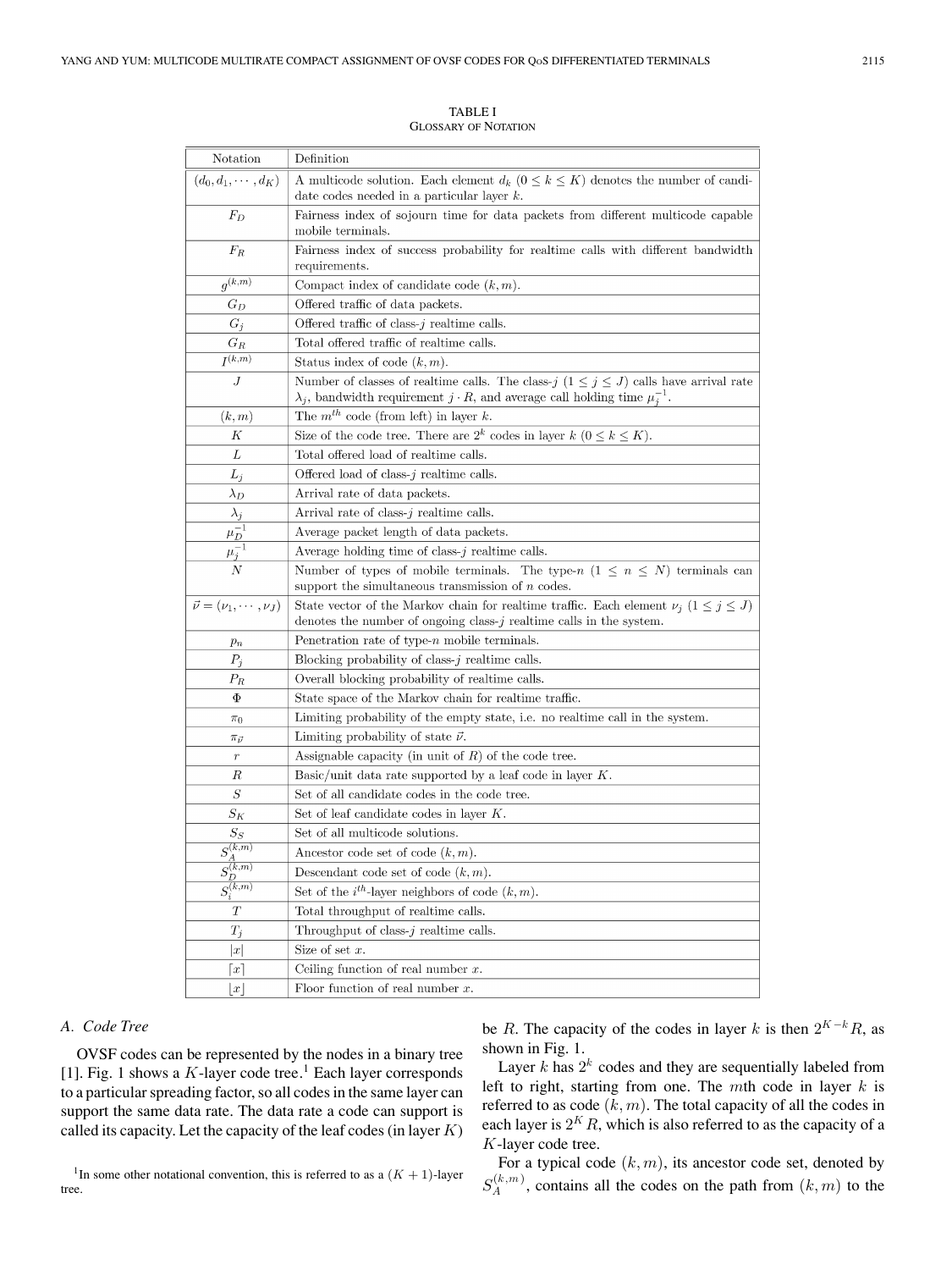

Fig. 1. K-layer code tree.

root code (0,1). Its descendant code set, denoted by  $S_D^{(k,m)}$ , contains all the codes in the branch under  $(k, m)$ . As an example, the ancestor code set of (2,3) is  $S_A^{(2,3)} = \{(0,1),(1,2)\}\text{, and the de-}$ scendant code set of  $(K-1, 2)$  is  $S_D^{(K-1, 2)} = \{(K, 3), (K, 4)\}.$ According to the generation process of OVSF codes [2], [3], code  $(k, m)$  is orthogonal to all other codes in the same layer, but not orthogonal to its ancestor or descendant codes.

The positional relationship between the  $2<sup>k</sup>$  orthogonal codes in layer  $k$  can be identified by tracing their common ancestor codes. Referring to Fig. 1, codes (2,3) and (2,4) are called first-layer neighbors because they share a common parent code (1,2) or, in other words, they are connected by a one-layer sub-tree consisting of these three codes. Codes (2,2) and (2,3) are not first-layer neighbors, but second-layer neighbors because they share a common grandparent code  $(0,1)$ , or they are connected by a two-layer sub-tree. Besides  $\{(2, 2), (2, 3)\},\$ codes (2,1) and (2,4) belong to the same set of these secondlayer neighbors. In general, let  $S_i^{(k,m)}$  denote the set of the ith-layer neighbors of code  $(k, m)$ . It contains  $2^i$  layer-k codes (including code  $(k, m)$ ) that are connected by an *i*-layer sub-tree, i.e.,

$$
S_i^{(k,m)} = \{(k, m-p+q)|p = (m-1) \bmod 2^i,
$$
  

$$
0 \le q \le 2^i - 1\}.
$$
 (1)

The positional relationship between code  $(k,m)$  and other layer- $k$  codes can then be represented by  $k$  different sets  $S_i^{(k,m)}(1 \le i \le k)$ . For example, since  $S_1^{(2,3)} = \{(2,3), (2,4)\}$ and  $S_2^{(2,3)} = \{(2,1), (2,2), (2,3), (2,4)\}\text{, we know that code}$  $(2,3)$  is "closer" to code  $(2,4)$ , while equally "far away" from  $code(2,1)$  and  $code(2,2)$ .

## *B. Occupancy Status*

Consider code  $(k, m)$ . When it is assigned to carry a realtime call, we stipulate that code  $(k, m)$  and all its ancestor and descendant codes are *nonpreemptable*. When code  $(k, m)$  is assigned to carry a best-effort data packet, we stipulate that code  $(k, m)$ and all its descendant codes are *preemptable*. Similarly, an ancestor code is nonpreemptable if it has some nonpreemptable descendant codes. Preemptable codes can be reassigned to realtime calls by suspending some ongoing packet transmissions.



Fig. 2. Occupancy status of a four-layer code tree. Codes  $\{(3, 4), (4, 6), (4, 12), (4, 13)\}$  are carrying realtime calls, and codes are carrying realtime calls, and codes  $\{(2, 1), (3, 8)\}\$ are carrying data packets.

Besides nonpreemptable and preemptable codes, all remaining codes in the tree are *assignable*. They can be freely assigned to carry either realtime calls or data packets. These assignable, preemptable and *nonpreemptable* codes form a partition of the code tree. They can be characterized by status index  $I^{(k,m)}$ , defined as

$$
I^{(k,m)} = \begin{cases} 0, & \text{Code } (\mathbf{k}, \mathbf{m}) \text{ is nonpreemptable} \\ 1, & \text{Code } (\mathbf{k}, \mathbf{m}) \text{ is preemptable} \\ 2, & \text{Code } (\mathbf{k}, \mathbf{m}) \text{ is assignable.} \end{cases} \tag{2}
$$

As an example, consider a four-layer code tree. When codes  $\{(3, 4), (4, 6), (4, 12), (4, 13)\}\$  and codes  $\{(2, 1), (3, 8)\}\$  are assigned respectively to realtime calls and data packets, the corresponding status index values of all codes are show in Fig. 2.

# *C. Problem Formulation*

Given the occupancy status of the code tree, the code assignment problem for a realtime call from a terminal is to satisfy its bandwidth requirement under its multicode transmission capability. For a data packet, the problem is to make full use of the terminal's multicode capability for transmitting the data packet as quickly as possible, i.e., at the highest possible data rate. In addition, priority differentiation between realtime calls and best-effort data packets should be supported by the code assignment scheme.

Compared with single-code transmission, multicode transmission is more flexible and, therefore, limits the advantage of code rearrangement on system performance. Many slack capacities in the code tree can be now taken up by the second and third codes, which renders code rearrangement not essential. Also, data packets can absorb the remaining usable capacity left by realtime traffic, so system utilization is improved. Another important issue is that codes in different layers may be assigned to the same mobile user for a single transmission/application. These codes have different spreading factors and hence offer different transmission qualities. This difference should be balanced in code selection.

## III. MULTICODE MULTIRATE COMPACT ASSIGNMENT

We propose in this section a multicode nonrearrangeable code assignment scheme called MMCA. The objective is to keep the remaining candidate codes in the most compact state after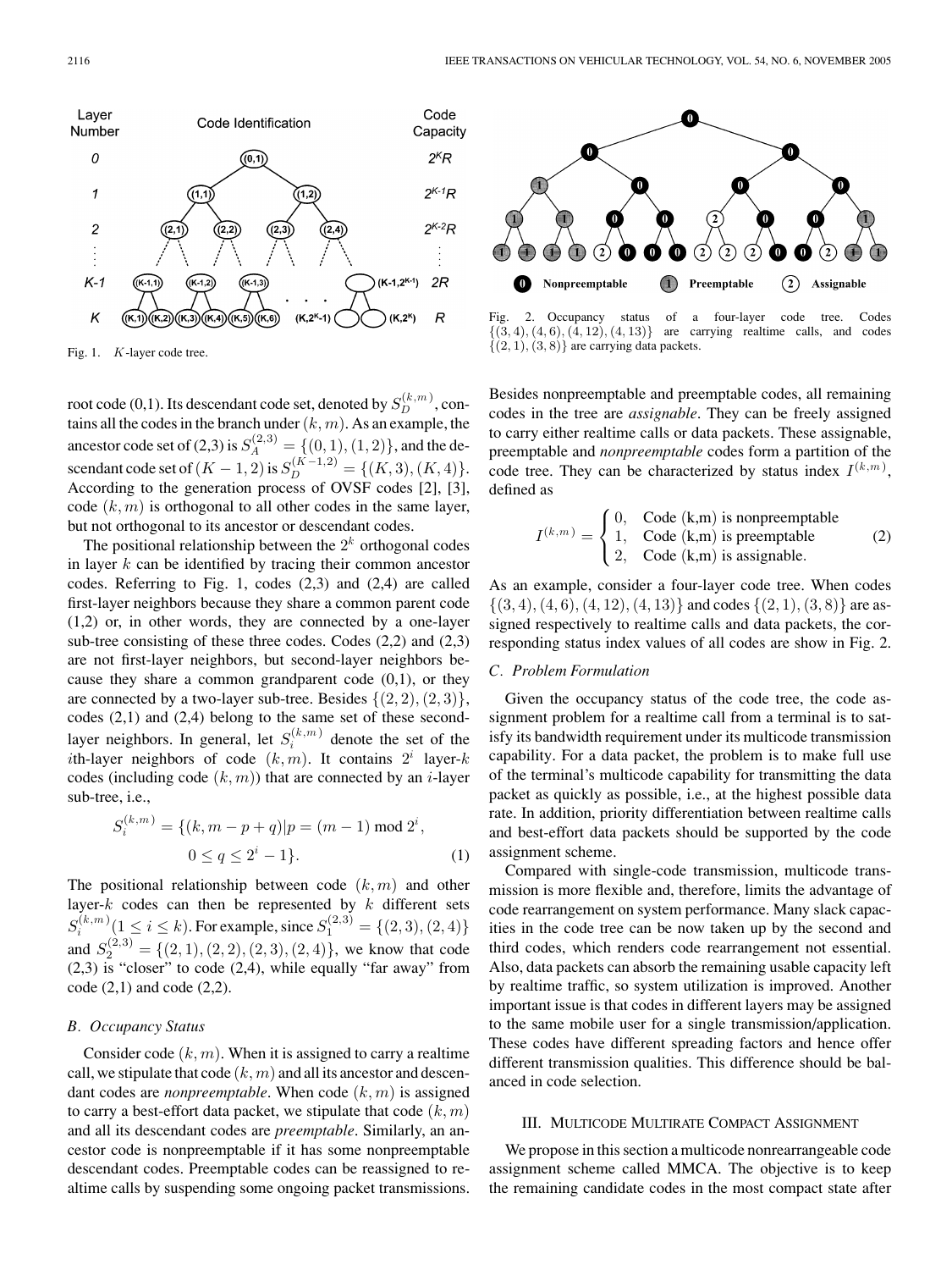each code assignment without rearranging codes. This can be achieved by finding the candidate codes in the most congested positions for newly arrived calls and data packets. In summary, MMCA is a natural extension of Compact Assignment (CA) [13] with the following features.

- 1) MMCA does not perform code rearrangement and is therefore simple.
- 2) MMCA provides priority differentiation between realtime calls and data packets.
- 3) MMCA supports mobile terminals with different multicode transmission capabilities.
- 4) MMCA balances transmission qualities among the multiple codes assigned to the same user.
- 5) MMCA supports multirate realtime calls and keeps the code tree as flexible as possible in accepting new multirate calls.

## *A. Candidate Code Set*

Upon receiving a new transmission request (realtime call or data packet), the base station needs to identify all candidate codes suitable for assignment. Let  $S$  denote the set of all candidate codes in the tree and let  $S_K$  denote the set of leaf candidate codes in layer K. For data packets, S and  $S_K$  consist of assignable codes only. However for realtime calls, preemptable codes are also included in  $S$  and  $S<sub>K</sub>$  since realtime calls have priority over data packets in code assignment. In other words,  $S_K$  is given by (3), shown at the bottom of the page. The corresponding candidate code set  $S$  can then be derived from  $S_K$  by using the " $S_K$  to S Transformation Algorithm" in Appendix A. For example, consider the four-layer code tree shown in Fig. 2. For data packets,  $S_K = \{(4, 5), (4, 9), (4, 10), (4, 11), (4, 14)\}\$ and  $S = S_K \cup \{(3, 5)\}\.$  While for realtime calls, we have (4) and (5), shown at the bottom of the page.

Before the process of code selection, the base station calculates the assignable capacity of the system according to traffic class. In unit of  $R$ , assignable capacity  $r$  is defined as the size of leaf candidate code set  $S_K$ , or

$$
r = |S_K| = \begin{cases} \sum_{m=1}^{2^K} \left| \frac{I^{(K,m)}}{2} \right|, & \text{for data packets} \\ \sum_{m=1}^{2^K} \left| \frac{I^{(K,m)}}{2} \right|, & \text{for relative calls} \end{cases}
$$
(6)

where |x| denotes the size of set x, and |x| and  $\lceil x \rceil$  denote, respectively, the floor function and the ceiling function of real number  $x$ . For the code tree shown in Fig. 2, assignable capacity is  $r = 5$  for data packets and  $r = 11$  for realtime calls. Note that a realtime call with bandwidth requirement larger than the assignable capacity is immediately blocked (Condition 1 in Section III-C).

#### *B. Multicode Solution*

For a mobile terminal requiring bandwidth  $j \cdot R$  and that can transmit  $n$  codes, several code combinations, or solutions, may be used. A solution, denoted by  $(d_0, d_1, \ldots, d_K)$ , consists of  $(K + 1)$  integers with  $d_k$  representing the number of candidate codes needed in layer  $k$ . The set  $S<sub>S</sub>$  of all multicode solutions can be obtained by enumerating all integer combinations under the constraints of bandwidth requirement and multicode transmission capability, i.e.,

$$
\sum_{k=0}^{K} d_k \cdot 2^{K-k} = j \tag{7}
$$

and

$$
\sum_{k=0}^{K} d_k \le n. \tag{8}
$$

We propose to use a more efficient algorithm called "Multicode Solution Generator." It starts from the solution  $(0, 0, \ldots, 0, j)$ , which requires  $j$  leaf candidate codes.<sup>2</sup> The next solution  $(0, 0, \ldots, 1, j - 2)$  is obtained by replacing two leaf codes by one  $(K - 1)$ -layer code in the first solution. Continuing this way, all possible multicode solutions satisfying (7) can be obtained. Next, we use (8) to screen out solutions requiring more than  $n$  codes. The detailed algorithm is given in the Appendix.

As an example, consider a four-layer code tree with each solution represented by five integers. Table II lists all multicode solutions for different combinations of bandwidth requirement (from  $j = 1$  to  $j = 16$ ) and multicode transmission capability (from  $n = 1$  to  $n = 6$ ) obtained from the "Multicode Solution" Generator." For simplicity,  $(d_0, d_1, d_2, d_3, d_4)$  is represented by " $d_0d_1d_2d_3d_4$ " in Table II.

For some combinations of j and n, e.g.,  $j = 14$  and  $n = 2$ , no solution exists and symbol "—" is used to indicate that. To accommodate such realtime calls, we gradually increase the value of  $j$  until the first solution is found in the table. For the case of  $j = 14$  and  $n = 2$ , multicode solutions

 $2$ The constraint on multicode transmission capability, or  $(8)$ , is not taken into consideration at this moment.

$$
S_K = \begin{cases} \{(K,m)|I^{(K,m)} = 2, 1 \le m \le 2^K\}, & \text{for data packets} \\ \{(K,m)|I^{(K,m)} \ge 1, 1 \le m \le 2^K\}, & \text{for relative calls} \end{cases}
$$
(3)

$$
S_K = \{(4, 1), (4, 2), (4, 3), (4, 4), (4, 5), (4, 9), (4, 10), (4, 11), (4, 14), (4, 15), (4, 16)\}\
$$
\n
$$
S = S_K \cup \{(2, 1), (3, 1), (3, 2), (3, 5), (3, 8)\}\
$$
\n
$$
= \left\{ \begin{array}{l} (2, 1), (3, 1), (3, 2), (3, 5), (3, 8), (4, 1), (4, 2), (4, 3), \\ (4, 4), (4, 5), (4, 9), (4, 10), (4, 11), (4, 14), (4, 15), (4, 16) \end{array} \right\}.
$$
\n(5)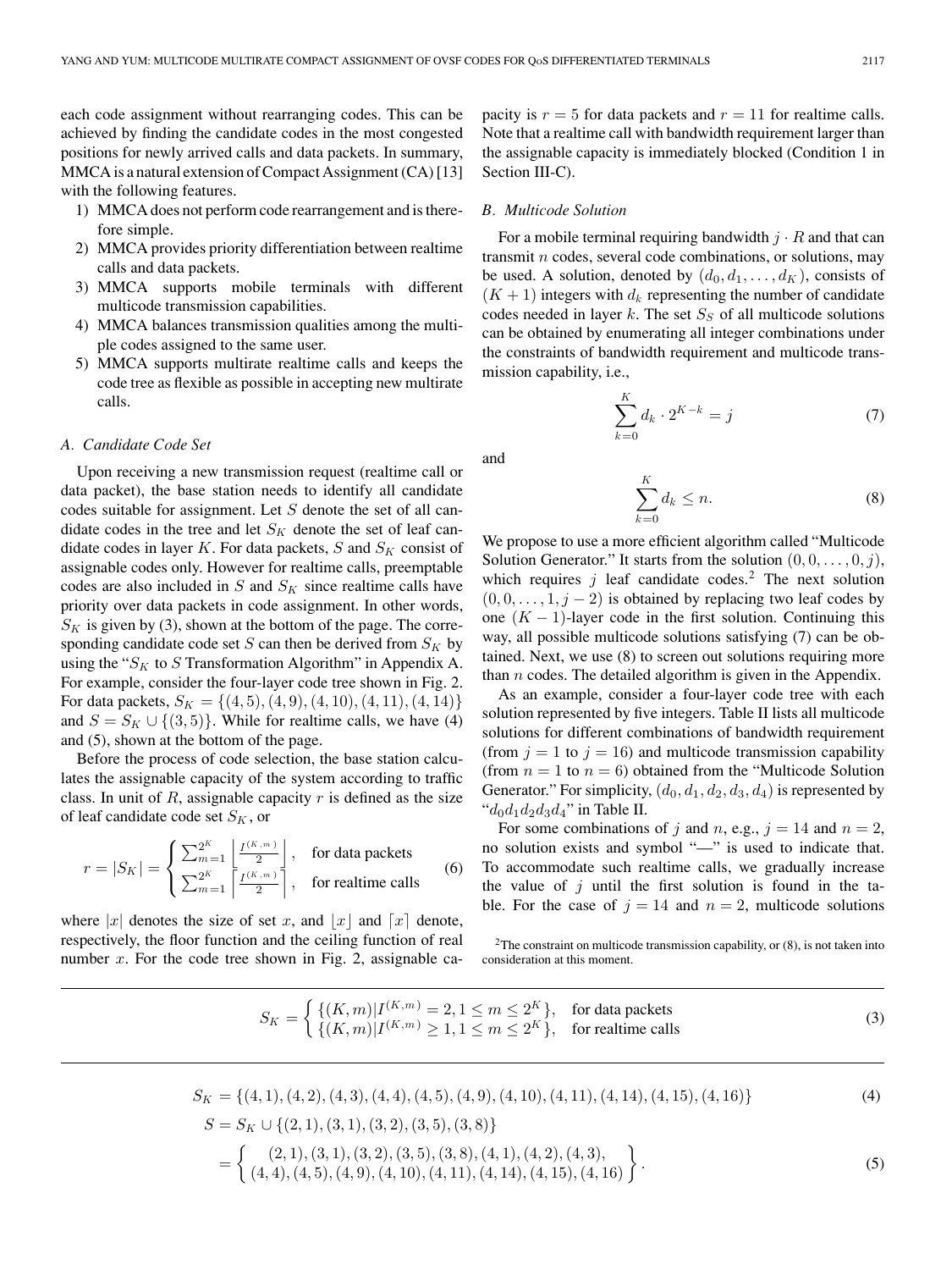| Data                | Multicode Transmission Capability |       |       |       |       |       |  |
|---------------------|-----------------------------------|-------|-------|-------|-------|-------|--|
| Rate                | 1                                 | 2     | 3     | 4     | 5     | 6     |  |
| 1R                  | 00001                             |       |       |       |       |       |  |
| 2R                  | 00010                             | 00002 |       |       |       |       |  |
| 3R                  |                                   | 00011 | 00003 |       |       |       |  |
| 4R                  | 00100                             | 00020 | 00012 | 00004 |       |       |  |
| $\overline{\rm 5R}$ |                                   | 00101 | 00021 | 00013 | 00005 |       |  |
| 6R                  |                                   | 00110 | 00030 | 00022 | 00014 | 00006 |  |
|                     |                                   |       | 00102 |       |       |       |  |
| 7R                  |                                   |       | 00111 | 00031 | 00023 | 00015 |  |
|                     |                                   |       |       | 00103 |       |       |  |
| 8R                  | 01000                             | 00200 | 00120 | 00040 | 00032 | 00024 |  |
|                     |                                   |       |       | 00112 | 00104 |       |  |
| 9R                  |                                   | 01001 | 00201 | 00121 | 00041 | 00033 |  |
|                     |                                   |       |       |       | 00113 | 00105 |  |
| 10R                 |                                   | 01010 | 00210 | 00130 | 00050 | 00042 |  |
|                     |                                   |       | 01002 | 00202 | 00122 | 00114 |  |
| 11R                 |                                   |       | 01011 | 00211 | 00131 | 00051 |  |
|                     |                                   |       |       | 01003 | 00203 | 00123 |  |
| 12R                 |                                   | 01100 | 00300 | 00220 | 00140 | 00060 |  |
|                     |                                   |       | 01020 | 01012 | 00212 | 00132 |  |
|                     |                                   |       |       |       | 01004 | 00204 |  |
| 13R                 |                                   |       | 01101 | 00301 | 00221 | 00141 |  |
|                     |                                   |       |       | 01021 | 01013 | 00213 |  |
|                     |                                   |       |       |       |       | 01005 |  |
| 14R                 |                                   |       | 01110 | 00310 | 00230 | 00150 |  |
|                     |                                   |       |       | 01030 | 00302 | 00222 |  |
|                     |                                   |       |       | 01102 | 01022 | 01014 |  |
| 15R                 |                                   |       |       | 01111 | 00311 | 00231 |  |
|                     |                                   |       |       |       | 01031 | 00303 |  |
|                     |                                   |       |       |       | 01103 | 01023 |  |
| 16R                 | 10000                             | 02000 | 01200 | 00400 | 00320 | 00240 |  |
|                     |                                   |       |       | 01120 | 01040 | 00312 |  |
|                     |                                   |       |       |       | 01112 | 01032 |  |
|                     |                                   |       |       |       |       | 01104 |  |

TABLE II MULTICODE SOLUTIONS

 $\{(1, 0, 0, 0, 0), (0, 2, 0, 0, 0)\}\$ are identified when j is increased to 16. The difference between the assigned bandwidth 16 R and the required bandwidth 14  $R$  is called "wasted bandwidth." This waste can be reduced by increasing a terminal's multicode transmission capability.

Multiple solutions may exist for a particular realtime call. To identify the most feasible solution, we apply the following two criteria:

- Criterion 1: Choose the solution requiring a larger number of codes. These codes have smaller code capacity and is more "system-friendly" because smallcapacity codes are often easier to find and have better transmission qualities at larger spreading factors.
- Criterion 2: To break ties, we choose the solution with the minimum variance in code capacity (or spreading

factor) so as to balance transmission qualities among these codes.

As an example, for a realtime call with  $j = 6$  and  $n = 3$ , there are three multicode solutions:  $\{(0, 0, 1, 1, 0), (0, 0, 0, 3, 0),\}$  $(0, 0, 1, 0, 2)$ . According to Criterion 1,  $\{(0, 0, 0, 3, 0)\}$  and  $\{(0, 0, 1, 0, 2)\}\$ , both requiring three candidate codes, are identified as more system-friendly. The solution (0,0,0,3,0), which requires three candidate codes with capacity 2 R, is the final choice since it has a smaller capacity variance.

### *C. Compact Code Assignment*

After selecting the most feasible solution  $(d_0, d_1, \ldots, d_K)$ , the base station needs to identify and assign  $d_k$  candidate codes in layer k (from 0 to K) for accommodating the new mobile user. For single-code transmission  $(n = 1)$ , compact assignment can offer better performance (in terms of blocking, throughput, and fairness) than random and first-fit assignments [13]. Specifically, compact assignment uses the candidate code in the most congested position so as to keep the resulting code tree as flexible as possible in supporting different bandwidth requirements after each code assignment.

For multicode transmission  $(n > 1)$ , the assignment of  $d_k$ candidate codes in layer  $k$  can be seen as multiple single-code assignments for a batch of  $d_k$  simultaneous new arrivals with the same bandwidth requirement  $(2^{K-k} \cdot R)$  and single-code transmission capability. So the advantage of compact assignment over other nonrearrangeable schemes carries to the multicode case with the exception that 1) only leaf candidate codes (in layer K) can be used for multicode assignments and 2) all mobile terminals are capable of transmitting any number of codes, i.e., no constraint on multicode transmission capability. For this exception case, all code assignment schemes (nonrearrangeable and rearrangeable) will offer the same performance.

The candidate code in the most congested position in layer k can be identified by its compact index  $g^{(k,m)}$ , which is defined as the total number of candidate codes in the  $k$  different neighborhoods of code  $(k, m)$  [13]. Specifically

$$
g^{(k,m)} = \sum_{i=1}^{k} |S_i^{(k,m)} \cap S|.
$$
 (9)

Given  $(k, m)$  a candidate code in layer k, a smaller value of  $g^{(k,m)}$  implies that code  $(k,m)$  is surrounded by less number of other candidate codes in the same layer and is therefore located in a more congested position.

The process of code selection and assignment starts from the highest layer with a nonzero integer  $d_k$ . After each code assignment, the candidate code set  $S$  is updated accordingly. For transmitting a data packet, the base station makes full use of the terminal's multicode capability and select up to *n* largest capacity codes from  $S<sup>3</sup>$ . The objective is to maximize system utilization and transmit the data packet as quickly

<sup>&</sup>lt;sup>3</sup>When S is empty (i.e.,  $r = 0$ ), data packet transmission requests are put in a queue at the base station. These packets will be transmitted as soon as codes are available.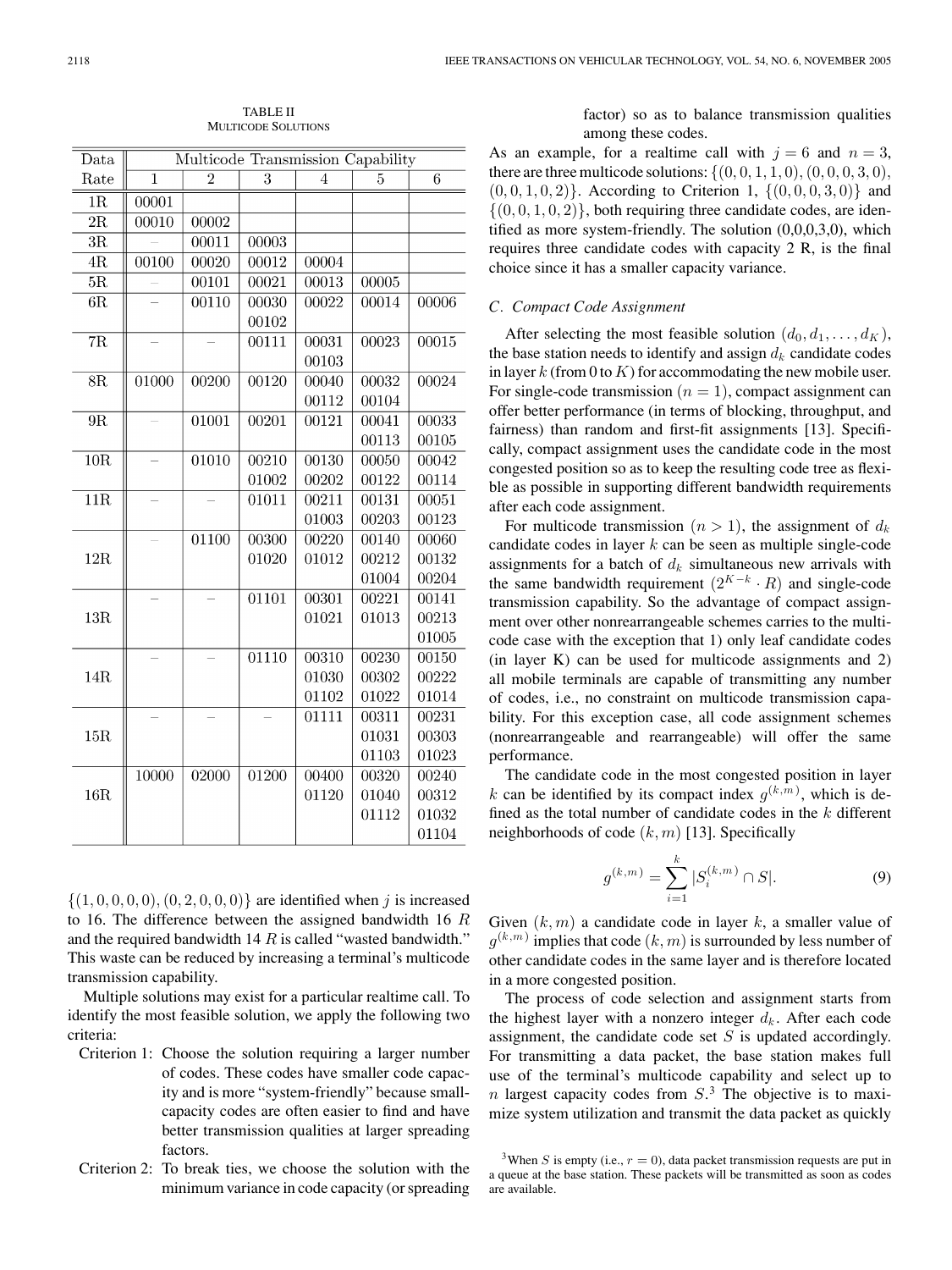as possible. As an example, for a newly arrived data packet seeing the code tree of Fig. 2, the candidate code set is found to be  $S = \{(3, 5), (4, 5), (4, 9), (4, 10), (4, 11), (4, 14)\}.$ If the mobile terminal is two-code capable, the base station will assign two candidate codes to carry the transmission of this data packet. As code (3,5) is the only candidate code in layer three, code (3,5) and its descendant codes  $\{(4, 9), (4, 10)\}\$ become preemptable. The set S is updated to be  $S = \{(4, 5), (4, 11), (4, 14)\}\$ . In layer four, we have  $g^{(4,5)} = 6$ and  $q^{(4,11)} = q^{(4,14)} = 7$ , which implies candidate code (4,5) is in the most congested position and should be selected for assignment.

Now consider a realtime call from a mobile terminal with bandwidth requirement  $j = 5$  and multicode transmission capability  $n = 3$ , the corresponding candidate code set S for Fig. 2 is given by (5). According to the criteria given in Section III-B, multicode solution  $(0,0,0,2,1)$  is identified as the feasible choice for supporting this realtime call. Giving high priority to realtime calls, the base station performs code assignments assuming the absence of data packet traffic. In layer three, we get four candidate codes with their compact indices:  $q^{(3,1)} = q^{(3,2)} = 8$  and  $q^{(3,5)} = q^{(3,8)} = 7$ . So codes  $\{(3, 5), (3, 8)\}\$ are equivalent in this case and one of them, say  $(3,5)$ , is randomly selected for assignment. The set S is then updated. The compact indices for the remaining three layer-3 candidate codes are now  $g^{(3,1)} = g^{(3,2)} = 7$  and  $g^{(3,8)} = 5$ . Obviously, code (3, 8) is selected for assignment this time and the set  $S$  is updated again. Following the same procedure in layer four, codes (4,11) and (4,14) are identified and one of them is selected at random. Note that by using compact assignment, candidate code (2,1) and its descendant codes are kept available for new realtime calls so that the flexibility of the code tree in supporting different bandwidth requirements is maintained.

A realtime call will be blocked if the system cannot meet the bandwidth or multicode requirements. Specifically, there are three blocking conditions.

- Condition 1: The required bandwidth is larger than the assignable capacity, i.e.,  $j > r$ .
- Condition 2:  $j \leq r$ , but the multicode solutions all have bandwidth larger than r, i.e.,  $\sum_{k=0}^{K} d_k$ .  $2^{K-k} > r$ .
- Condition 3:  $j \leq r$  and  $\sum_{k=0}^{K} d_k \cdot 2^{K-k} \leq r$ , but the number of candidate codes is not sufficient in some layers, i.e., the number is less than  $d_k$ .

To illustrate, consider the code tree shown in Fig. 2. For realtime calls, the assignable capacity is  $r = 11$ . However, a new call with  $j = 10$  and  $n = 1$  will be blocked due to Condition 2 (the identified solution (1,0,0,0,0) has summed bandwidth of 16 R). Another call with  $j = 10$  and  $n = 3$  will be blocked due to Condition 3 (all multicode solutions, namely (0,1,0,1,0),  $(0,0,2,1,0)$  and  $(0,1,0,0,2)$ , cannot be supported by the code tree).

The blockings due to Condition 1 are unavoidable. The blockings due to Condition 2 can be avoided only by enhancing a mobile terminal's multicode transmission capability. The blockings due to Condition 3 can be avoided by either rearranging codes or improving multicode capability. For example, in Fig. 2, if the realtime call on code  $(4,12)$  is reassigned to code  $(4,5)$  [or  $(4,14)$ ], codes  $\{(2,3), (3,6), (4,12)\}\)$  become assignable. The realtime call with  $j = 10$  and  $n = 3$  can then be carried in the code tree by using the solution  $(0,0,2,1,0)$  and suspending all ongoing packet transmissions. As seen in Table II, when mobile terminals are multicode capable, a number of multicode solutions are usually available. Condition 3 is therefore much less likely to occur, compared to the single-code transmission scenario.

#### *D. Data Packet Transmission*

As packet transmissions can be preempted by new realtime calls, some mobile terminals may need to reduce their transmission data rates, or even totally suspend their packet transmissions, to make bandwidth available for accommodating new realtime calls.

To illustrate, let us assume code  $(2,1)$  and code  $(3,8)$  in Fig. 2 are currently used for packet transmissions by two single-code capable terminals named Terminal-A and Terminal-B. When a new call request from Terminal-C with  $j=8$  and  $n=6$  is received by the base station, multicode solution  $(0,0,0,2,4)$  will be identified for code assignment. This means that code (3,8) for Terminal-B is reassigned to Terminal-C for carrying the realtime call. Terminal-B thus has to suspend its packet transmission and record the transmission break point. At the same time, the identity of Terminal-B is put in a queue at the base station. Later, when some codes are released, all assignable capacity in the code tree will be shared by these suspended mobile terminals as fairly as possible.

In addition, one of the following preemptable codes  $\{(4, 1), (4, 2), (4, 3), (4, 4)\}\$ , say code (4,1), will be selected and assigned to the realtime call from Terminal-C. As a result, Terminal-A needs to reduce its packet transmission data rate. This reduction in data rate should take into account Terminal-A's multicode transmission capability. Specifically, Terminal-A cannot fully utilize the remaining bandwidth  $(4R - R = 3R)$ due to its constraint  $n = 1$  on multicode transmission capability. As a result, code (3,2) is used for packet transmission and code (4,2) is released as an assignable code. The bandwidth assigned to Terminal-A is therefore  $2 R$ , although the remaining bandwidth is 3R.

#### IV. PERFORMANCE ANALYSIS

#### *A. Traffic Model*

We generalize the traffic model in [13] for performance analysis. Specifically, let there be  $N$  types of mobile terminals in the system where the type- $n(1 \le n \le N)$  terminals can support the simultaneous transmission of n codes. Let  $p_n$  be the penetration rate of type- $n$  terminals. Further, let there be  $J$ classes of realtime calls where the class- $j(1 \le j \le J)$  calls are characterized by

- 1) Poisson arrivals with rate  $\lambda_i$ ;
- 2) bandwidth requirements equal to  $j \cdot R$ ; and
- 3) exponentially distributed call holding time with mean  $\mu_j^{-1}$ .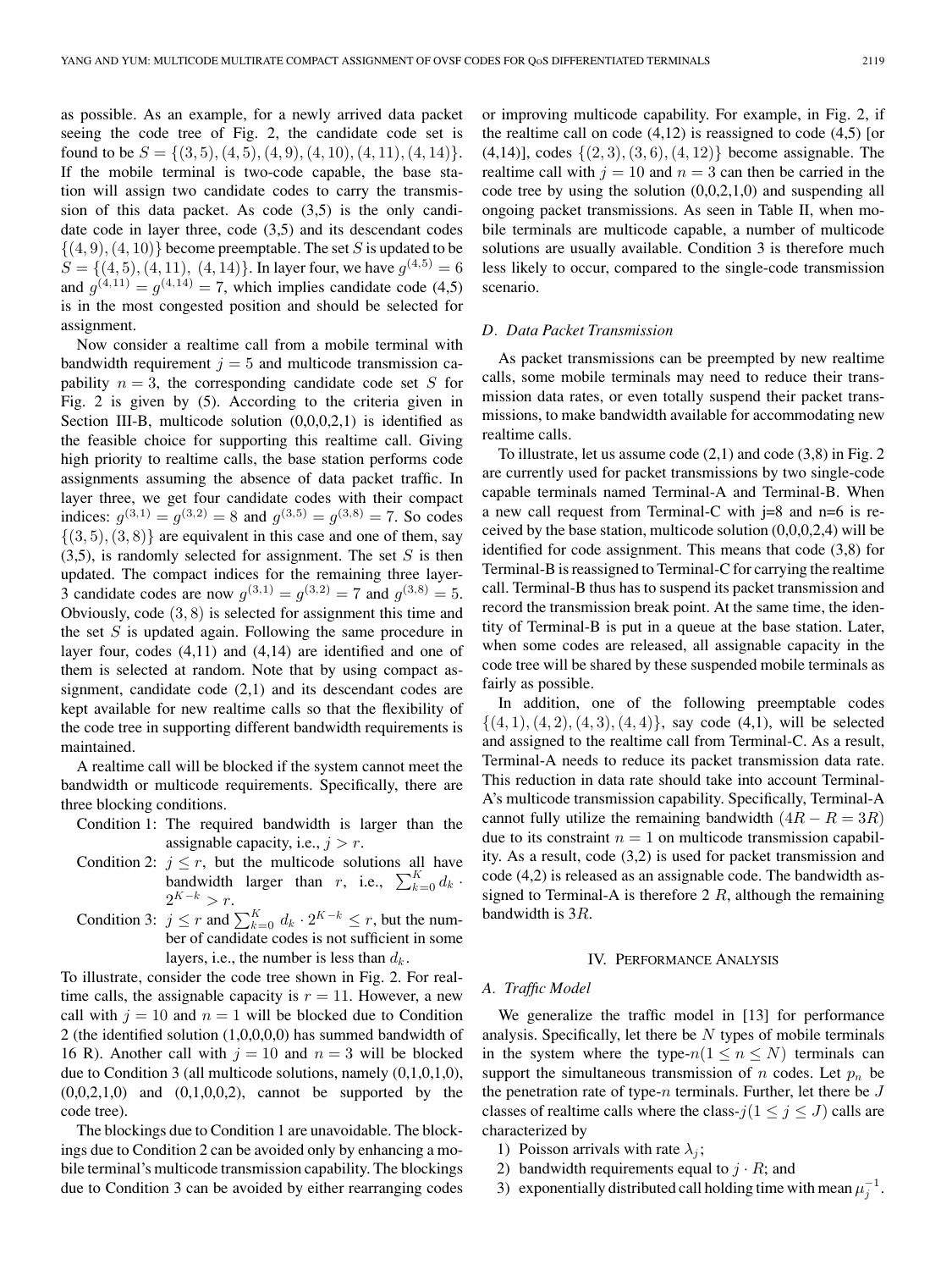Let  $G_j = \lambda_j / \mu_j (1 \leq j \leq J)$  denote the offered traffic of class-j realtime calls. The total offered traffic  $G_R$  of realtime calls is simply the sum of  $G_j$ . For simplicity, we assume terminal type and service class are independent. Let  $\lambda_D$  and  $\mu_D^{-1}$  denote the arrival rate and average packet length of data packets, respectively. The offered traffic of data packets is therefore given by  $G_D = \lambda_D / \mu_D$ .

Without loss of generality, a six-layer code tree  $(K = 6)$  and eight classes realtime calls  $(J = 8)$  with equal offered traffic  $(G_1 = G_2 = \cdots = G_8)$  are considered in the computer simulation. The arrival of data packets is assumed to be a Poisson process. Packet length is chosen at equal probabilities from four exponential random variables with means  $R$ , 2  $R$ , 4 R and 8 R. Let there be four types of mobile terminals  $(N = 4)$ , and let their combinations take on the following four cases.

Case 1:  $p_1 : p_2 : p_3 : p_4 = 100 : 0 : 0 : 0$ . Case 2:  $p_1 : p_2 : p_3 : p_4 = 40 : 30 : 20 : 10$ . Case 3:  $p_1 : p_2 : p_3 : p_4 = 25 : 25 : 25 : 25$ . Case 4:  $p_1 : p_2 : p_3 : p_4 = 10 : 20 : 30 : 40$ .

Note that Case 1 is the single-code transmission case. In the following figures, all simulation results are shown in dashed lines with markers. For each simulation experiment, the simulation time is increased until the 95% confidence interval is comparable to the marker size shown.

## *B. Blocking Probability of Realtime Calls*

Blocking probability is the most important measure of QoS for realtime calls. Since realtime calls have preemptive priority over data packets, as far as blocking performance is concerned, data packets are completely transparent to realtime calls. Consider the ideal case where all mobile terminals can use as many codes as required, i.e.,  $n = J$ . Then, call blockings due to Condition 2 and Condition 3 (Section III-C) can be completely avoided. The blocking probability in this case is the same as that under the "complete sharing policy" in shared resource environment [19]. This blocking result is therefore a lower bound for the restrictive multicode cases studied here. The following is a derivation of this lower bound.

Let  $\nu_i$  denote the number of ongoing class-j realtime calls in the system. The occupancy status of realtime calls in the code tree can be characterized by a vector  $\vec{\nu} \!\stackrel{\triangle}{=} \!\! (\nu_1, \nu_2, \cdots, \nu_J) .$  Using  $\vec{v}$  as the state vector, the code assignment and release process for realtime calls can be modeled by a Markov chain. As an example, Fig. 3 shows the Markov chain model for a two-layer code tree with four classes of realtime calls.

Let Φ denote the state space of the above Markov chain. It contains all possible combinations of  $\nu_i$ 's under the capacity constraint, i.e.,

$$
\Phi = \left\{ \vec{\nu} \middle| \sum_{j=1}^{J} j \cdot \nu_j \leq 2^K \right\}.
$$
 (10)



Fig. 3. Markov chain model for realtime calls,  $K = 2$  and  $J = 4$ .

Let  $\pi_{\vec{\nu}}$  denote the limiting probability of state  $\vec{\nu}$ . The solution of  $\pi_{\vec{\nu}}$  has a product form [19], or

$$
\pi_{\vec{\nu}} = \pi_0 \cdot \prod_{j=1}^{J} \frac{1}{\nu_j!} (G_j)^{\nu_j} \tag{11}
$$

where  $\pi_0$  is the limiting probability of the empty state  $(0, 0, \ldots, 0)$  and is given by

$$
\pi_0 = \left[ \sum_{\vec{\nu} \in \Phi} \prod_{j=1}^J \frac{1}{\nu_j!} (G_j)^{\nu_j} \right]^{-1}.
$$
 (12)

At a particular state  $\vec{v}$ , a new class-j realtime call will be blocked if and only if the assignable capacity  $r$  is less than  $j$ (Condition 1 in Section III-C). Therefore, the blocking probability  $P_i$  of class-j realtime calls is given as

$$
P_j = \sum_{\vec{\nu} \in \xi_j} \pi_{\vec{\nu}} \tag{13}
$$

where  $\xi_j \stackrel{\triangle}{=} \{ \vec{\nu} | 2^K - \sum \}$ J  $i=1$  $i \cdot \nu_i < j$ . The overall blocking probability  $P_R$  is simply the weighted sum of  $P_j$ 's, or

$$
P_R = \frac{\sum_{j=1}^{J} G_j \cdot P_j}{G_R}.
$$
\n(14)

Fig. 4 shows the overall blocking probability as a function of realtime offered traffic  $G_R$ . The solid lines are the analytical lower bounds. The blocking probabilities of the four cases discussed in Section IV-A are obtained by computer simulation. As seen, the overall blocking probability can be significantly reduced with the use of multicode. As an example, at  $G_R = 5.6$  (Erlang), the blocking probabilities for the four simulation cases and the analytical lower bound (marked as Bound A) are 2.21%, 1.14%, 0.92%, 0.58% and 0.45%, respectively. This lower bound can be achieved by letting all mobile terminals capable of transmitting any number of codes. This result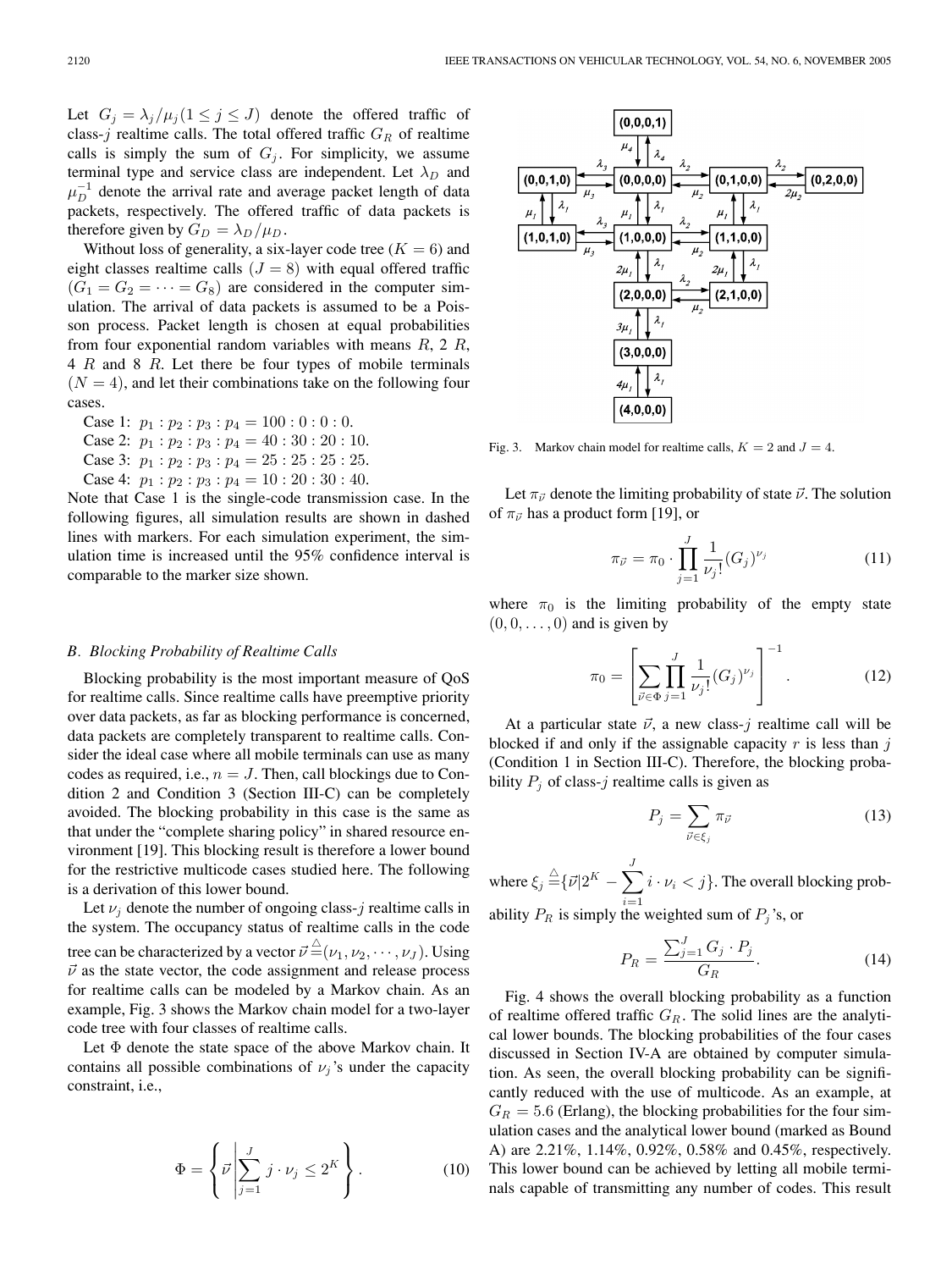

Fig. 4. Blocking probability of realtime calls.

indicates that the use of multicode is an effective alternative to the rearrangeable single-code scheme in [13]. For comparison purpose, the lower bound for rearrangeable single-code assignment schemes is also shown (marked as Bound B).

## *C. Throughput and Wasted Bandwidth of Realtime Calls*

The offered load  $L_j$  of class-j realtime calls is the offered traffic  $G_j$  times the bandwidth requirement, i.e.,  $L_j = j \cdot G_j$ . The total offered load  $L$  of realtime calls is simply

$$
L = \sum_{j=1}^{J} L_j = \sum_{j=1}^{J} j \cdot G_j.
$$
 (15)

The throughput of realtime calls, denoted by  $T$ , is

$$
T = \sum_{j=1}^{J} (1 - P_j) \cdot L_j.
$$
 (16)

This is the time-averaged required bandwidth by the realtime terminals. The total assigned bandwidth for realtime calls may be larger. For example, to accommodate a type-1 realtime terminal with bandwidth requirement  $6 R$ , the base station needs to assign a layer- $(K - 3)$  code (with code capacity 8 R). The gap between these two values is the "wasted bandwidth."

Fig. 5 shows the throughput and wasted bandwidth of realtime calls as a function of offered load L. The solid line is the analytical upper bound, or (16), on throughput. As seen, this upper bound can be approached by introducing more multicodecapable terminals. The same action can also reduce the amount of wasted bandwidth. In the limiting case where all terminals are capable of transmitting any number of codes, the wasted bandwidth is zero.

#### *D. Sojourn Time of Data Packets*

For data packets, average sojourn time is a typical QoS measure. It is defined as the time between a transmission request and the successful transmission of the whole packet. Fig. 6



Fig. 5. Throughput and wasted bandwidth of realtime calls.



Fig. 6. Average sojourn time of data packets,  $G_R : G_D = 7:3$ .

shows the average sojourn time as a function of total offered traffic  $G_R + G_D$ . We assume the ratio between realtime traffic and data traffic is fixed at  $G_R$ :  $G_D = 7:3$ . The performance of the three multicode cases are similar and are all about 30% better than the single-code case, i.e., Case 1. This indicates that sojourn time cannot be effectively reduced by manipulating the multicode capability mixes. As an example, at offered traffic  $G_R + G_D = 11$ , the average sojourn time values for the four cases are 1.71, 1.24, 1.20 and 1.16, respectively. By Little's formula, the same conclusion can be drawn on queue length.

## *E. Fairness Comparison*

For realtime calls, the major fairness concern is the chance of accessing system resource for different types of terminals with different bandwidth requirements. As an example, the fairness index for the realtime terminals with different bandwidth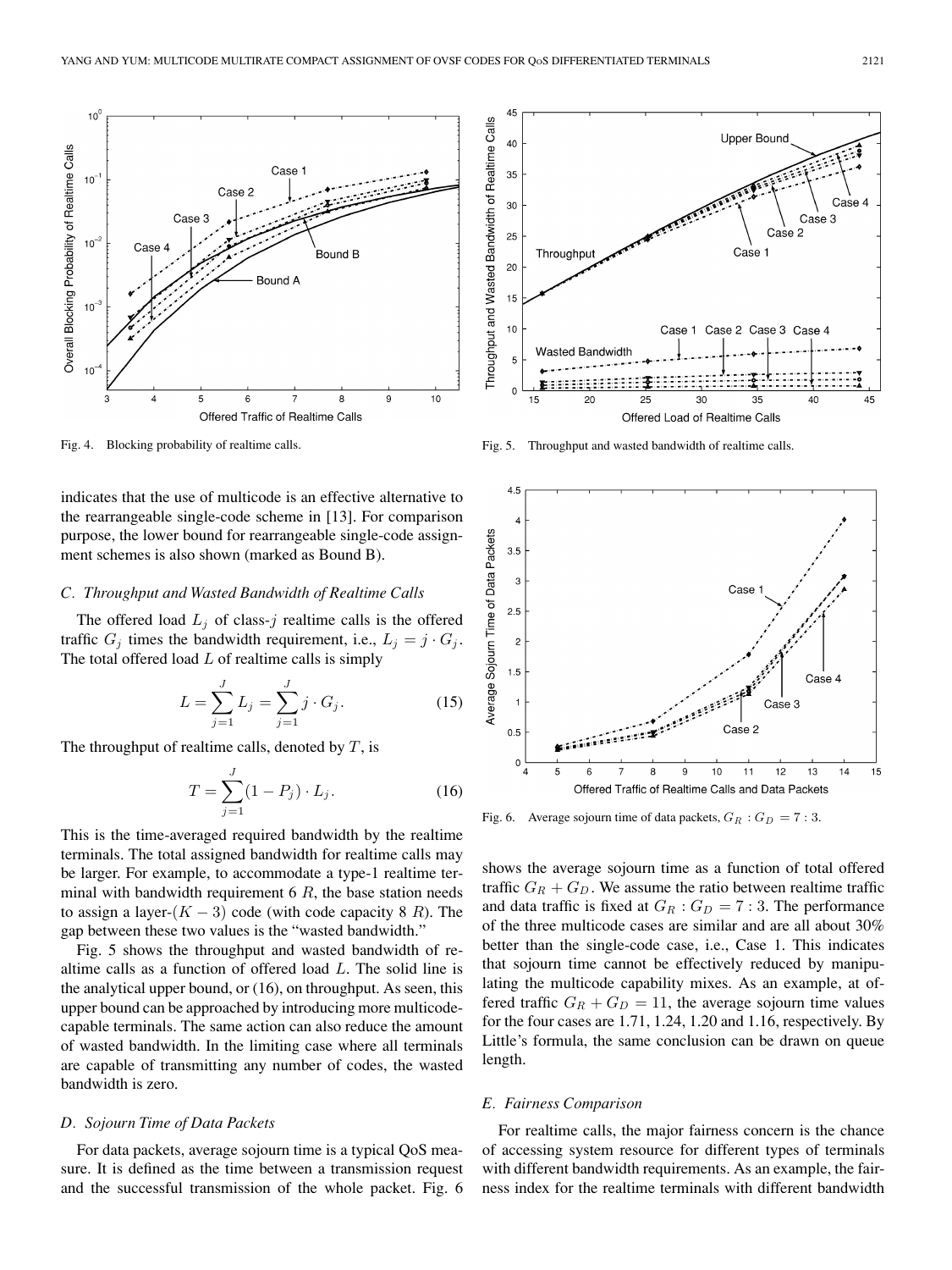

Fig. 7. Fairness index for realtime calls with different bandwidth requirements.

requirements, denoted by  $F_R$ , is defined as

$$
F_R = \frac{\left[\sum_{j=1}^{J} (1 - P_j)\right]^2}{J \sum_{j=1}^{J} (1 - P_j)^2}.
$$
\n(17)

In the ideal case where the mobile terminals with different bandwidth requirements get the same opportunity of being served, i.e., the  $P_j$  values are equal, fairness index  $F_R$  achieves the maximum value of one.

Fig. 7 shows  $F_R$  as a function of offered traffic of realtime calls. Even under heavy traffic, there is no significant difference in the fair access among the realtime terminals with different bandwidth requirements. Although not shown, our results show that the same is true for the realtime terminals with different multicode transmission capabilities.

As to data packets, the major fairness concern is the average sojourn time for the data terminals with different multicode transmission capabilities. The fairness index  $F<sub>D</sub>$  is given by

$$
F_D = \frac{\left(\sum_{n=1}^{N} D_n\right)^2}{N \sum_{n=1}^{N} D_n^2},\tag{18}
$$

where  $D_n$  is the average sojourn time of data packets from type- $n$  terminals.

As seen from Fig. 8, fairness index  $F_D$  is close to one for all multicode cases. This indicates that the presence of multicode terminals does not discriminate single-code terminals. So, no special procedure is needed to guard the fairness among data terminals.

## V. CONCLUSION

Based on the concept of compact index, a new OVSF code assignment scheme, namely MMCA, has been proposed for accommodating QoS differentiated mobile terminals. These terminals have different multicode transmission capabilities. They



Fig. 8. Fairness index for data packets with different multicode transmission capabilities,  $G_R : G_D = 7:3$ .

can also support different traffic types (realtime calls and data packets) with different priorities and bandwidth requirements. When more mobile terminals have multicode transmission capability, the bandwidth granularity in code assignment becomes smaller and the system is more flexible in supporting multirate multimedia traffic classes. As a result, higher bandwidth efficiency is observed in MMCA. This is demonstrated by both analytical and simulation results. In addition, MMCA is also shown to be a fair code assignment scheme for different service classes and different terminal types.

Compared with rearrangeable code assignment schemes, MMCA can offer comparable blocking and throughput performance with much less computational complexity, especially for the multicode transmission scenario. The complex process of code rearrangement is therefore not costeffective for marginal performance improvement. In addition, by using the efficient algorithms for deriving candidate code set  $S$  and multicode solution set  $S_S$ , MMCA is able to achieve the minimum storage complexity; i.e., only the  $2^{K}$  status index values of leaf codes need to be maintained by the base station for characterizing the occupancy status of the code tree.

#### **APPENDIX**

# $S_K$  to  $S$  Transformation Algorithm

For newly arrived realtime calls and data packets, the corresponding candidate code set S can be derived from  $S_K$ , or (3), by the following algorithm. Note that the mapping from  $S_K$  to S is a bijection.

INPUT: the leaf candidate code set  $S<sub>K</sub>$ .

OUTPUT: the candidate code set S.

- 1. Let  $S = S_K$ .
- 2. WHILE  $S_K$  is not empty, repeat the following:
- 2.1 Arbitrarily select a code, say  $(K, m)$ , from  $S_K$ .
- 2.2 Generate  $S_i^{(K, m)}$  ( $1 \le i \le K$ ) by (1).

 $S_K$  to S Transformation Algorithm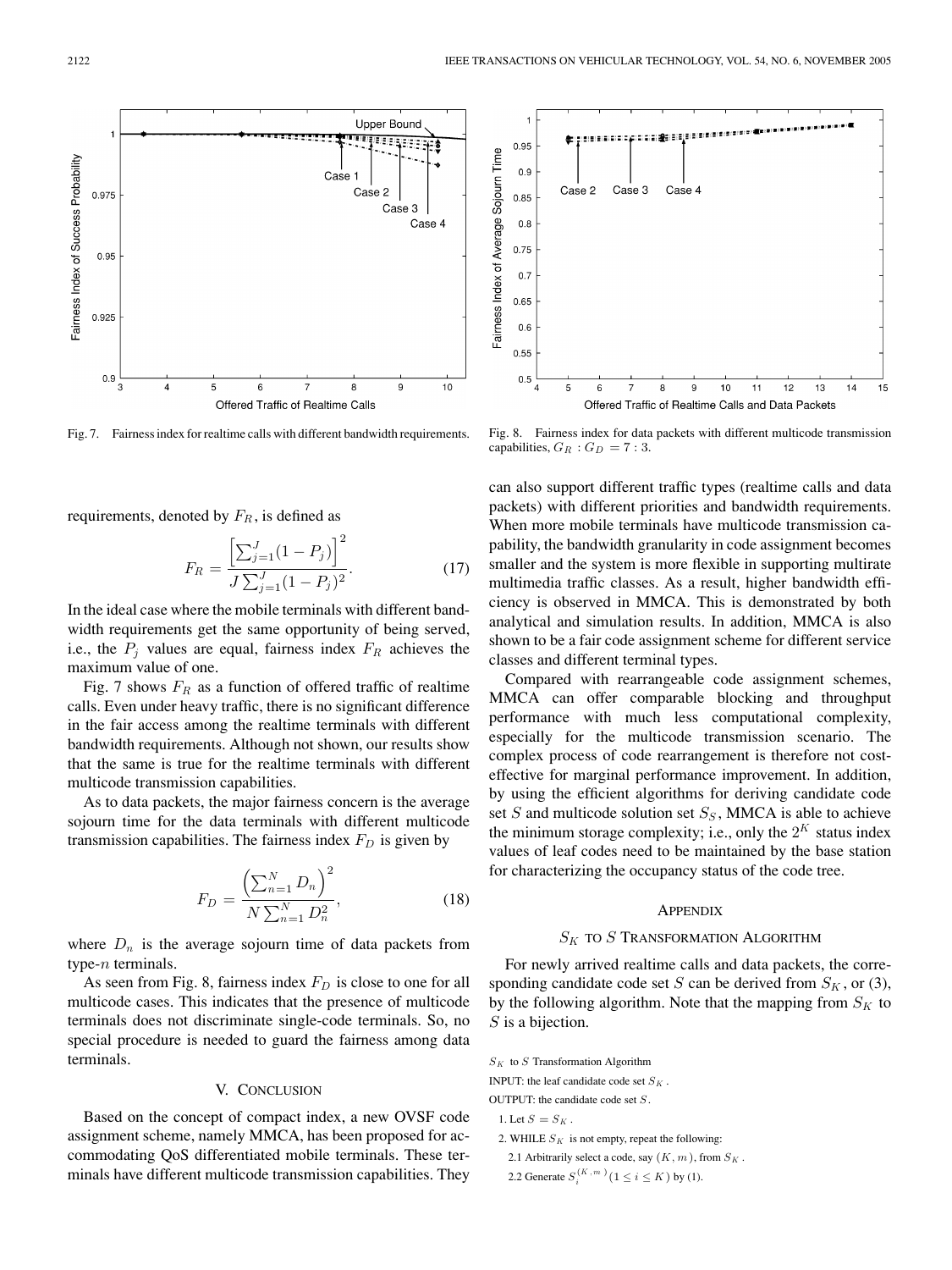\n- 2.3 Compute 
$$
i_{\max} = \text{Max}\{i|S_i^{(K,m)} \cap S_K = S_i^{(K,m)}\}
$$
.
\n- 2.4 FOR  $k = 1$  TO  $i_{\max}$ , repeat the following:\n
	\n- 2.4.1 Generate  $S_k = \{(K - k, \lceil n/2^k \rceil) | (K, n) \in S_{i_{\max}}^{(K,m)}\}$ .
	\n- 2.4.2 Update  $S = S \cup S_k$ .
	\n\n
\n- 2.5 Update  $S_K = S_K - S_{i_{\max}}^{(K,m)}$ .
\n- 3. Return  $S$ .
\n

## MULTICODE SOLUTION GENERATOR

For a mobile terminal with bandwidth requirement  $j \cdot R$  and multicode transmission capability n, the corresponding set  $S<sub>S</sub>$ of all possible multicode solutions can be derived by the following algorithm. Note that another approach using dynamic programming technique is given in [18].

Multicode Solution Generator

INPUT: the bandwidth requirement  $j$  and the multicode transmission capability  $n$ . OUTPUT: the set of multicode solutions  $S_S$ .

- 1. Initialization: let Index = K,  $S_S = \phi$  (empty set), NewSolution =  $\phi$ , and SelectSolution =  $\{(0, 0, \ldots, 0, j)\}.$
- 2. WHILE SelectSolution is not empty, repeat the following:

2.1 Arbitrarily SelectSolution, say

 $(d_0^*, d_1^*, \ldots, d_{K-1}^*, d_K^*)$ , from SelectSolution.

- 2.2 FOR  $i = 1$  TO  $\lfloor d_{\text{Index}}^*/2 \rfloor$ , repeat the following:
- 2.2.1 Update NewSolution = NewSolution∪

 ${d_0^*, \ldots, d_{\text{Index}-2}^*, d_{\text{Index}-1}^* + i, d_{\text{Index}}^* - 2i, d_{\text{Index}+1}^*, \ldots, d_K^*}.$ 2.3 Update  $S_S = S_S \cup \{(d_0^*, d_1^*, \ldots, d_{K-1}^*, d_K^*)\}.$ 

2.4 Update SelectSolution = SelectSolution -  $\{(d_0^*, d_1^*, \ldots, d_{K-1}^*, d_K^*)\}.$ 

3. IF NewSolution is not empty, THEN do the following:

3.1 Update Index = Index − 1 and SelectSolution = NewSolution.

3.2 Let NewSolution =  $\phi$ .

3.3 Repeat step 2 and step 3.

- 4. Update  $S_S$  by (8).
- 5. Return  $S_S$ .

#### ACKNOWLEDGMENT

The many useful comments given by the reviewers have significantly improved the quality of our presentation.

#### **REFERENCES**

- [1] F. Adachi, M. Sawahashi, and K. Okawa, "Tree-structured generation of orthogonal spreading codes with different lengths for forward link of DS-CDMA mobile radio," *Electron. Lett.*, vol. 33, pp. 27–28, Jan. 1997.
- [2] Spreading and Modulation (FDD). 3GPP TS 25.213 (V6.0.0), Technical Specification (Release 6), Technical Specification Group Radio Access Network, 3GPP, Dec. 2003.
- [3] Spreading and Modulation (TDD). 3GPP TS 25.223 (V6.0.0), Technical Specification (Release 6), Technical Specification Group Radio Access Network, 3GPP, Dec. 2003.
- [4] R. Fantacci and S. Nannicini, "Multiple access protocol for integration of variable bit rate multimedia traffic in UMTS/IMT-2000 based on wideband CDMA," *IEEE J. Sel. Areas Commun.*, vol. 18, no. 8, pp. 1441–1454, Aug. 2000.
- [5] T. Minn and K. Y. Siu, "Dynamic assignment of orthogonal variablespreading-factor codes in W-CDMA," *IEEE J. Sel. Areas Commun.*, vol. 18, no. 8, pp. 1429–1440, Aug. 2000.
- [6] R. Assarut, K. Kawanishi, U. Yamamoto, Y. Onozato, and M. Matsushita, "Region division assignment of orthogonal variablespreading-factor codes in W-CDMA," in *Proc. IEEE Vehicular Tech-*

*nology Conf., 2001*, vol. 3, Atlantic City, NJ, Fall 2001, pp. 1884– 1888.

- [7] W. T. Chen, Y. P. Wu, and H. C. Hsiao, "A novel code assignment scheme for W-CDMA systems," in *Proc. IEEE Vehicular Technology Conf., 2001*, vol. 2, Atlantic City, NJ, Fall 2001, pp. 1182–1186.
- [8] M. Dell'Amico, M. L. Merani, and F. Maffioli, "Efficient algorithms for the assignment of ovsf codes in wideband CDMA," in *Proc. IEEE Int. Conf. Communications (ICC'02)*, vol. 5, New York, NY, 2002, pp. 3055–3060.
- [9] C. E. Fossa, Jr. and N. J. Davis, IV, "Dynamic code assignment improves channel utilization for bursty traffic in third-generation wireless networks," in *Proc. IEEE Int. Conf. Communications (ICC'02)*, vol. 5, New York, NY, 2002, pp. 3061–3065.
- [10] J. S. Park and D. C. Lee, "On static and dynamic code assignment policies in the OVSF code tree for CDMA networks," in *Proc. IEEE Military Communications Conf. (MILCOM'02)*, vol. 2, Anaheim, CA, Oct. 2002, pp. 785–789.
- [11] Y. C. Tseng and C. M. Chao, "Code placement and replacement strategies for wideband CDMA OVSF code tree management," *IEEE Trans. Mobile Comput.*, vol. 1, no. 4, pp. 293–302, Oct./Dec. 2002.
- [12] A. N. Rouskas and D. N. Skoutas, "OVSF codes assignment and reassignment at the forward link of W-CDMA 3G systems," in *Proc. IEEE Int. Symp. Personal, Indoor and Mobile Radio Communications (PIMRC'02)*, vol. 5, Lisboa, Portugal, Sep. 2002, pp. 2404–2408.
- [13] Y. Yang and T.-S. P. Yum, "Maximally flexible assignment of orthogonal variable spreading factor codes for multirate traffic," *IEEE Trans. Wireless Commun.*, vol. 3, no. 3, pp. 781–792, May 2004.
- [14] Y. Sekine, K. Kawanishi, U. Yamamoto, and Y. Onozato, "Hybrid OVSF code assignment scheme in W-CDMA," in *Proc. IEEE Pacific Rim Conf. Communications, Computers and Signal Processing (PACRIM'03)*, vol. 1, Victoria, BC, Canada, Aug. 2003, pp. 384–387.
- [15] R. G. Cheng and P. Lin, "OVSF code channel assignment for IMT-2000," in *Proc. IEEE Vehicular Technology Conf., 2000*, vol. 3, Tokyo, Japan, Spring 2000, pp. 2188–2192.
- [16] C. M. Chao, Y. C. Tseng, and L. C. Wang, "Reducing internal and external fragmentations of OVSF codes in WCDMA systems with multiple codes," in *Proc. IEEE Wireless Communications and Networking Conf. (WCNC'03)*, vol. 1, New Orleans, LA, Mar. 2003, pp. 693–698.
- [17] F. Shueh and W. S. E. Chen, "Code assignment for IMT-2000 on forward radio link," in *Proc. IEEE Vehicular Technology Conf.*, vol. 2, Spring 2001, pp. 906–910.
- [18] L. H. Yen and M. C. Tsou, "An OVSF code assignment scheme utilizing multiple rake combiners for W-CDMA," in *Proc. IEEE Int. Conf. Communications (ICC'03)*, vol. 5, Anchorage, AK, May 2003, pp. 3312–3316.
- [19] J. S. Kaufman, "Blocking in a shared resource environment," *IEEE Trans. Commun.*, vol. COM-29, no. 10, pp. 1474–1481, Oct. 1981.



**Yang Yang** (S'99–M'02) received the B. Eng. and M. Eng. degrees in radio engineering from Southeast University, Nanjing, China, in 1996 and 1999, respectively, and the Ph.D. degree in information engineering from The Chinese University of Hong Kong in 2002.

He is currently a Lecturer with the Department of Electronic and Electrical Engineering at University College London (UCL), U.K. Prior to that, he served the Department of Information Engineering at The Chinese University of Hong Kong as an As-

sistant Professor from August 2002 to August 2003, and the Department of Electronic and Computer Engineering at Brunel University, U.K., as a Lecturer from September 2003 to February 2005. His general research interests include mobile *ad hoc* networks, wireless sensor networks, mobile IPv6, the third generation (3G) mobile communication systems and beyond, dynamic radio resource management (RRM) for integrated services, cross-layer performance evaluation and optimization, and medium access control (MAC) protocols.

Dr. Yang received the First Prize award at the IEEE Hong Kong Section Postgraduate Student Paper Contest in 2001, the Honorable Mention award at ACM Hong Kong Section Postgraduate Research Day in 2002, the Second Prize award at IEEE Region 10 Postgraduate Student Paper Contest in 2002, the Outstanding Ph.D. Thesis award from Faculty of Engineering, The Chinese University of Hong Kong, in 2002, the Young Scientist Award from Hong Kong Institution of Science in 2003, and the Short-Term Research Fellowship from British Telecommunications (BT) in 2004.